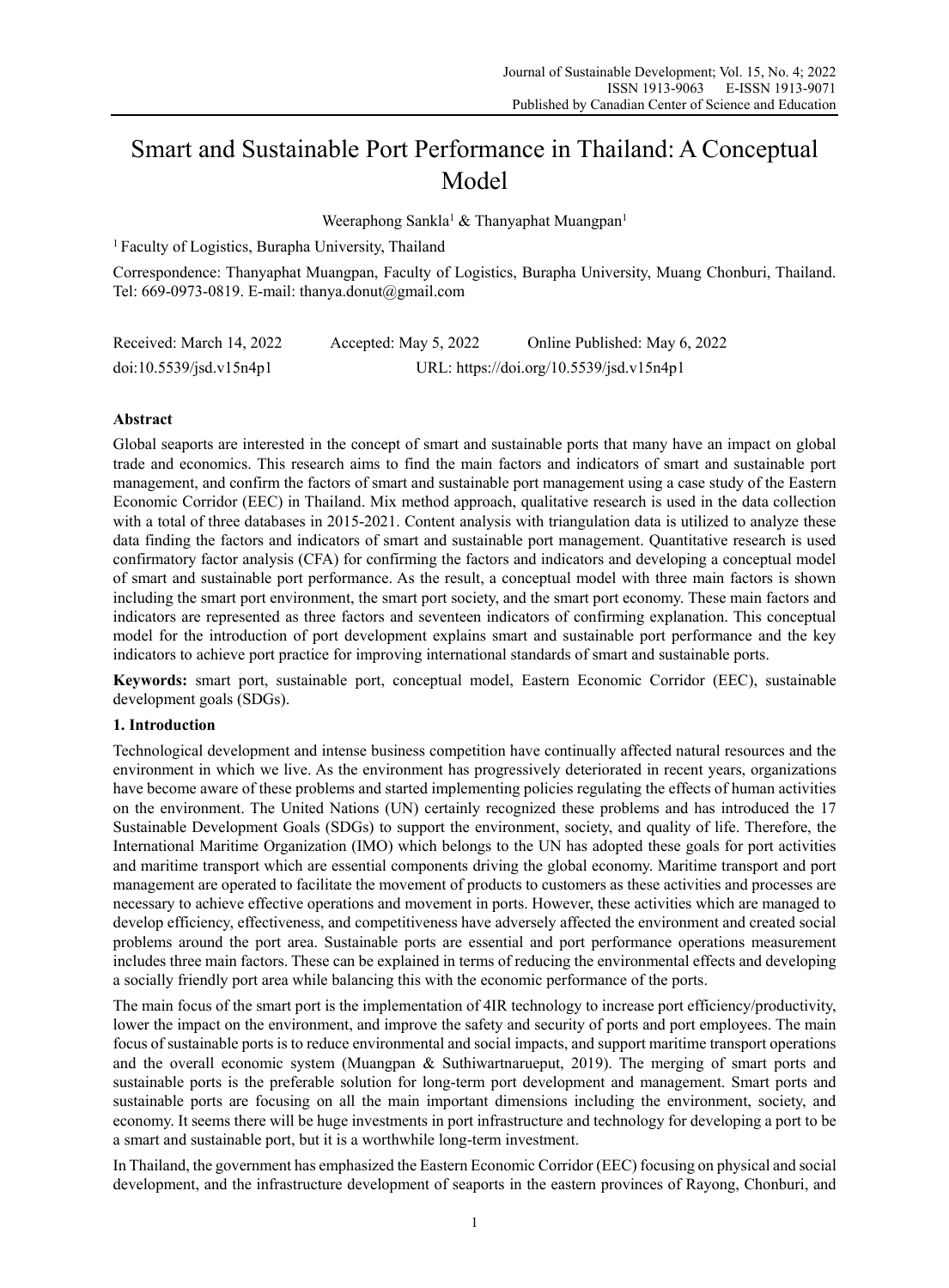Chachoengsao (EEC, 2021). Several ports under the EEC project are under development to be smart ports; however, sustainable ports also have to be considered along with smart port development. The goals of the research were to find the main factors and indicators of smart and sustainable port management and to confirm the factors and indicators of smart and sustainable port management using a case study of the Eastern Economic Corridor (EEC) in Thailand for developing a conceptual model of smart and sustainable port management.

## **2. Literature Reviews**

## *2.1 Sustainable Port Management*

A sustainable port is a port that undertakes the development strategies and activities to meet the needs of those who use it for the higher competitive potential while protecting and sustaining the three dimensions which are the environmental, economic, and social aspects. Glavic and Lukman (2017) addressed these three dimensions as important components of sustainability in container port operations. The IMO has implemented this plan by adopting the 17 Sustainable Development Goals (SDGs) introduced by the UN, which consist of: no poverty, zero hunger, good health and well-being, quality education, gender equality, clean water and sanitation, affordable and clean energy, decent work and economic growth, industry innovation and infrastructure, reduced inequalities, sustainable cities, and communities, responsible consumption and production, climate action, life below water, life on land, peace justice, and strong institutions, and partnerships for the goals. To achieve these goals, one of the key factors is technology, which is considered a part of the Fourth Industrial Revolution (4IR) (Hofmann & Rüsch, 2017). The technologies already have a huge impact on the economy and society. According to Bond, the top 10 technologies considered to play important roles in assisting the plan to reach its goals include big data, circular economy, financial technology, blockchain, machine learning, artificial intelligence, satellite technology, apps for refugees/asylum seekers, household/community scale batteries, and 3D printing (ABD, 2020). By applying these technologies, especially the big data information and communication advancements that have transformed document management and decision-making processes to a completely electronic format (Molavi, Lim & Race,2020; Douaioui, Fri, Mabrouki & Semma, 2018), the maritime industry has been improved drastically in terms of efficiency and reliability of trade and transport.

According to the World Bank's Port Reform Toolkit Public-Private Infrastructure Advisory Facility, future ports are expected to intensify global competition, while the technology and distribution patterns will be changed to enhance intermodal efficiencies while the importance of the environment, safety, and security are increasing. These port changes lead to changes in the bargaining power of the stakeholders and the emergence of global logistics service providers (ABD, 2020).

## *2.2 Smart Port Management*

UNCTAD (2020) has introduced the six policy actions to prepare for a post-pandemic world and one of the policies is to promote greater technology uptake and digitalization in world maritime transport to link global economies and supply chains. The technology and digitalization will enable enhanced efficiencies, energy efficiency, and productivity in maritime transport, therefore the smart port has been included in the solution that will encourage the maritime transport to achieve the said policy. ADB (2020) has defined a smart port as a port that ensures no waste of space, time, money, or natural resources. Smart ports are the implementation of fourth industrial revolution technologies such as IoT, AI, big data, and blockchain including automation and innovation technologies for improving port performance (UNESCAP, 2021). In the research by Molavi, Shib, Wua, & Lim, (2019), the smart port consists of four activity domains: operations, environment, energy, and safety and security. According to the smart port system that was designed by Douaioui et al (2018), the smart port consists of two pillars: interconnection and port automation. Firstly, the interconnection pillar requires three technologies including a smart information system, a data center, and cybersecurity. And secondly, the port automation pillar requires the port to use automation equipment and operations. The purpose of smart ports is to fulfill the needs of the stakeholders by providing higher work efficiency, transparency, safety, and security UNESCAP (2021). The benefits of implementation of smart ports for ports and stakeholders are improved customer services, encouragement of health and safety for port workers and users, reduced environmental impacts from port activities, becoming a better neighbor, increased port operation efficiency, and increased profit ADB (2020).

## *2.3 Academic Peer-Reviewed Journals*

This reviewed research focused on academic peer-reviewed journals published in 2015-2021. The keywords were "Sustainable port management", "Smart port management" and "Smart and Sustainable port management" in three databases including Emerald, SpringerLink, and ProQuest. Reviewed literature is concerned with collecting articles from a total of 105 articles within back 7 years period. The number of articles on the A.D. year basis can be summarized as shown in Figure 1.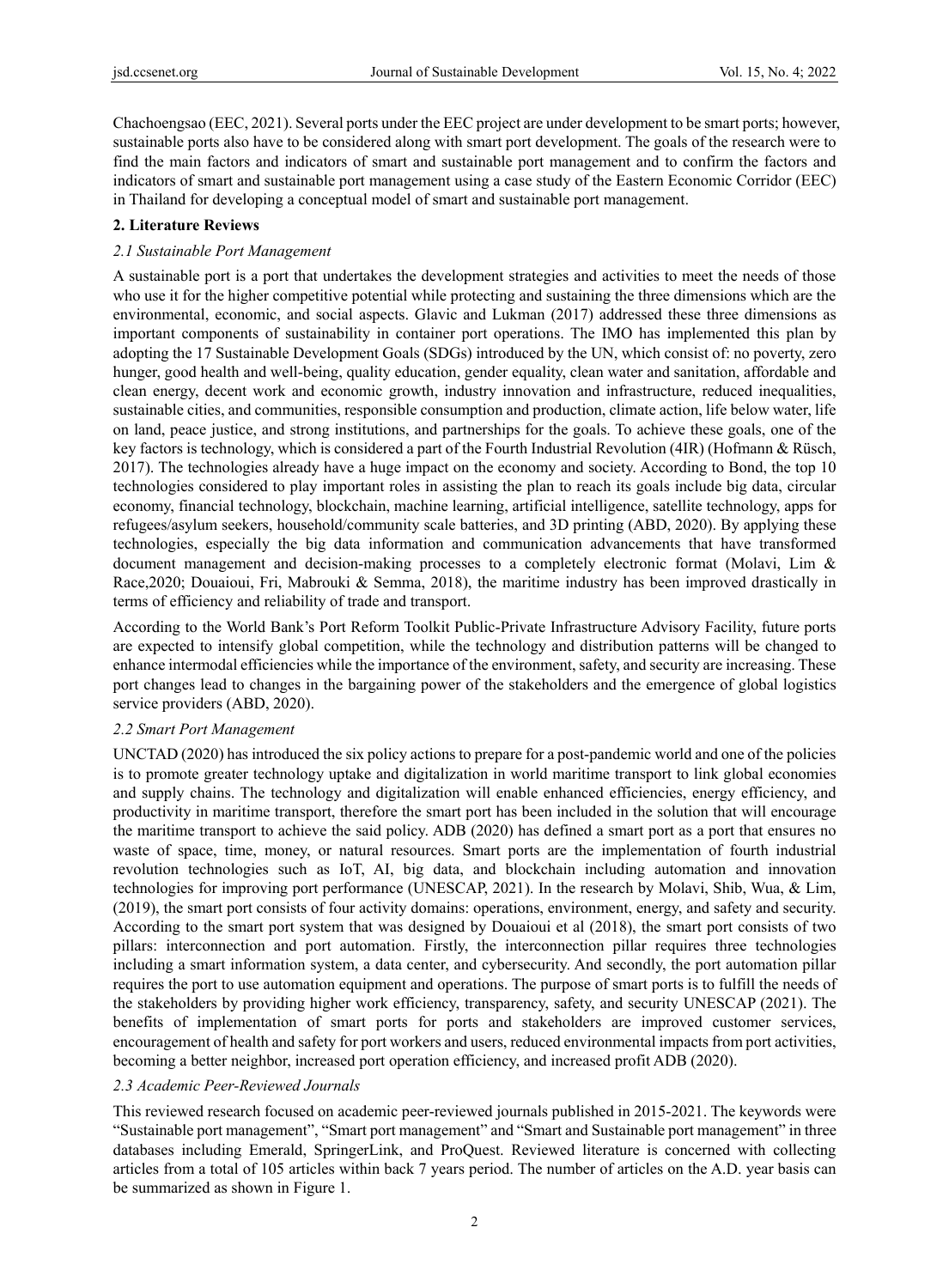

Figure 1. The number of reviewed papers per year, (-) is the number of articles

During the year 2015-2017, the articles were the concept and structure of environment port and smart introduction for stimulating factors, and operations. In 2015, were the sustainability and smart concept approach that there were fewer numbers of the relevant research (Buiza et al., 2015). In 2016, the port sustainability and smart introduced the three sustainable dimensions; however, this research was analyzed with reviewed literature. Most of the articles presented the port concept of activities and business organization (Laxe, Bermúdez, Palmero, & Novo-Corti, 2016; Roh, Thai & Wong, 2016; Antao et al. 2016; Chengpeng, Di, Xinping & Zaili, 2016). In 2017, Most articles were similar area to the research in the year 2016, but there was an increase in articles in the smart operation field (Xiao & Lam, 2017). During the period 2018-2021, the number of articles significantly grew smart and port sustainability articles that were focused on the factors and indicators finding. From 2018 to 2019, most articles of these researches were developed the main factors and indicators finding of port sustainability using reviewed literature (Molavi et al. 2019; Jović, K, Aksentijević, & Tijan, 2019). From 2020 to 2021, the smart and sustainability research field was developed with port sustainability and smart introduction measuring (González, González-Cancelas, Serrano, B, & Orive. 2020; Lim & Race, 2020; Wang & Han, 2020; Philipp, 2020)

## **3. Method**

Mix method approach (as shown in figure 2), the first phase of qualitative research using was applied to content analysis using the triangulation data. This content analysis was a qualitative method that was used document synthetic to analyze the dimensions, indicators, and their relationships (Klaus, 2004; Bernard & Ryan, 2010). Triangulation data was utilized in the data more than two data sources for increasing the credibility and validity of the research results (Denzin, 2006; Bogdan, 2006; Altrichter, Feldman, Posch, & Somekh, 2008). Therefore, these techniques were applied to find a conceptual framework (Shields, 2013)

In this study, triangulation data were used in three data sources in developing the conceptual framework. Firstly, the literature reviews of 105 articles were focused on academic peer-reviewed journals published in 2015-2021. The searches of keywords were "Sustainable port management", "Smart port management" and "Smart and Sustainable port management" in three databases including Emerald, SpringerLink, and ProQuest. This review of literature discusses journal published information in a subject field within back 7 years period, which is a survey of academic sources on focused topics. The goal of the study is to understand the current knowledge**.** Secondary, reports data were used with participant observation that integrated into the participants' environment for taking are interested in studying. This second source of the process with a shared identity to increase an understanding of the smart and sustainable port practices. The participant-observer is a practice manner that which the researchers aim to collect more detailed information and practical knowledge. Finally, in-depth interviews were conducted with smart and sustainable port management experts of the top three terminals in EEC. The third source aims to collect complete information on smart and sustainable port practices using directly responsively stakeholders.

Secondary phase, a quantitative research approach using Factor analysis (FA) was applied with Confirmatory factor analysis (CFA) to analyze these indicators for confirming the factors structure of a set of indicators and the relationship of these indicators to the factors; moreover, to examine the existing model and the reliability measures (Mishra, 2016; Sharif, Ghazi-Tabatabaei, Hejazi, Askarabad, & Dehshiri, 2011). Data analysis was studied the fitting analysis according to Pearson correlation coefficient and Kaiser-Meyer-Olkin test. Factor loadings would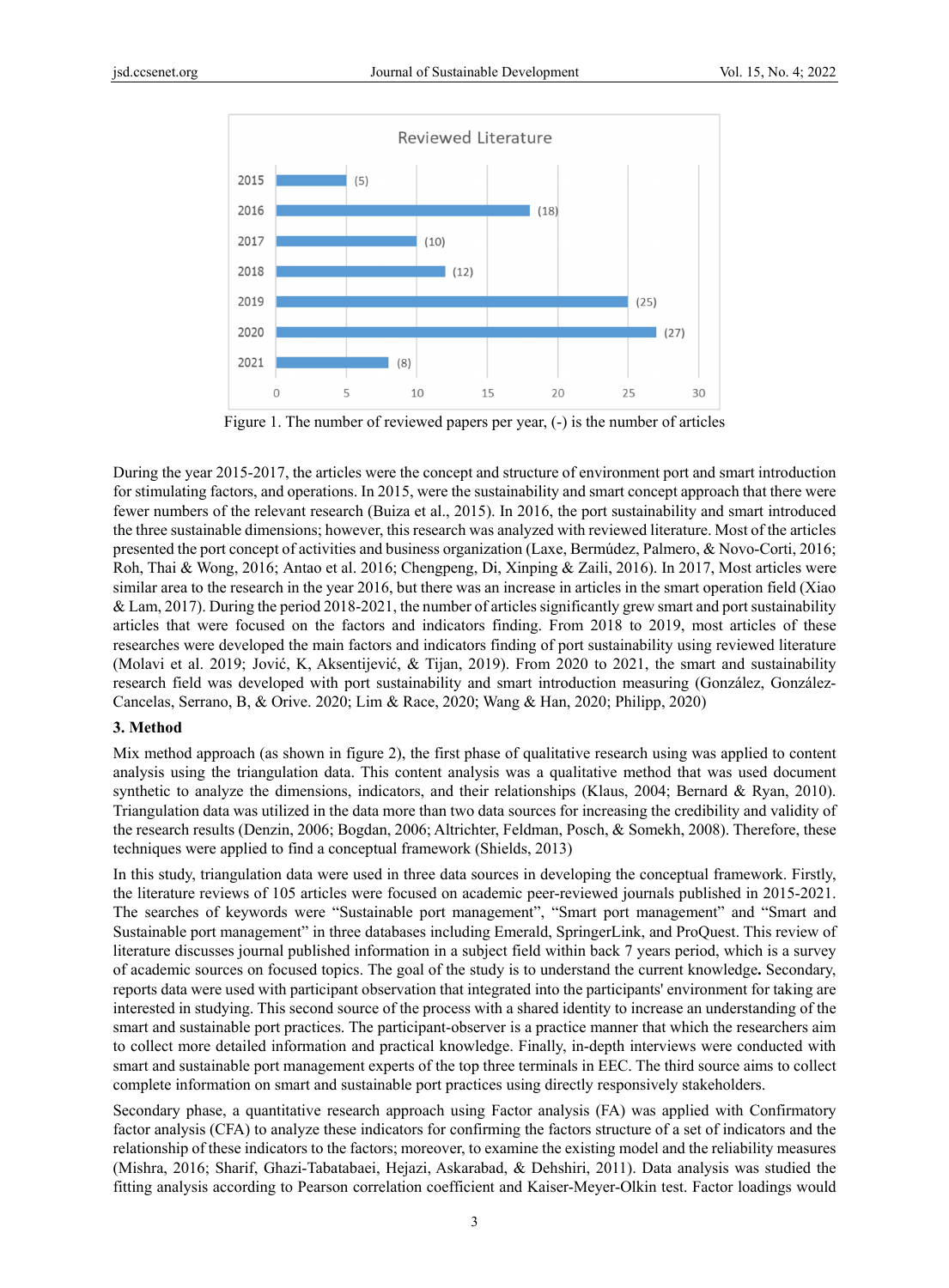surpass the common threshold of 0.4 that get a measure of fit of the data to this model (Ertz, Karakas, & Sarigollu, 2016).



Figure 2. Research operation approach

## **4. Results**

## *4.1 Main Factor and Indicators of Smart and Sustainable Port Management*

This research applied triangulation data for analyzing all information including academic peer-reviewed journals, data reports, and participant observations, with a summary of the results provided in Table 1, which shows smart and sustainable management indicators. There are three dimensions of smart and sustainable port management indicators. The first dimension, the environmental smart port, has 8 indicators. The second dimension, the social smart port, has 6 indicators. Finally, the third dimension, the economic smart port, has 7 indicators. References for each indicator are also shown in the table column.

## Table 1. Smart and sustainable port management indicators

| Smart and sustainable<br>management<br>port<br>indicators                                                      | fonzález et al. (2020) | Molavi et al. (2019) | Lim & Race (2020)<br>Molavi, | Buiza et al. (2015) | fan et al. (2018) | Douaioui et al. (2018) | Rajabi et al. (2018) | ović et al. (2019) | Alvin Yau et al. (2020) | Philipp (2020) | Zhao, Wang & Han (2020) | Ourána, Córdovab & Palominosc (2019) | Shang, & Lin (2016)<br>Ę, | gari et al (2015)<br>$\sim$ | axe et al. (2016a) | axe et al. (2016b) | Roh, Thai & Wong (2016) | Kiao & Lam (2017) | Antao et al. (2016) | Chengpeng et al. (2016) |
|----------------------------------------------------------------------------------------------------------------|------------------------|----------------------|------------------------------|---------------------|-------------------|------------------------|----------------------|--------------------|-------------------------|----------------|-------------------------|--------------------------------------|---------------------------|-----------------------------|--------------------|--------------------|-------------------------|-------------------|---------------------|-------------------------|
| 1. ENVIRONMENTAL<br><b>ASPECTS</b><br>OF                                                                       |                        |                      |                              |                     |                   |                        |                      |                    |                         |                |                         |                                      |                           |                             |                    |                    |                         |                   |                     |                         |
| <b>SMART PORTS</b>                                                                                             |                        |                      |                              |                     |                   |                        |                      |                    |                         |                |                         |                                      |                           |                             |                    |                    |                         |                   |                     |                         |
| 1.1 International port<br>environmental<br>management standards<br>certification. (En-Sp 1)                    |                        |                      |                              |                     |                   |                        |                      |                    |                         |                |                         |                                      |                           |                             |                    |                    |                         |                   |                     |                         |
| 1.2 Application of the<br>port's<br>wastewater<br>and<br>treatment<br>management<br>technology $*$ . (En-Sp 2) |                        |                      |                              |                     |                   |                        |                      |                    |                         |                |                         |                                      |                           |                             |                    |                    |                         |                   |                     |                         |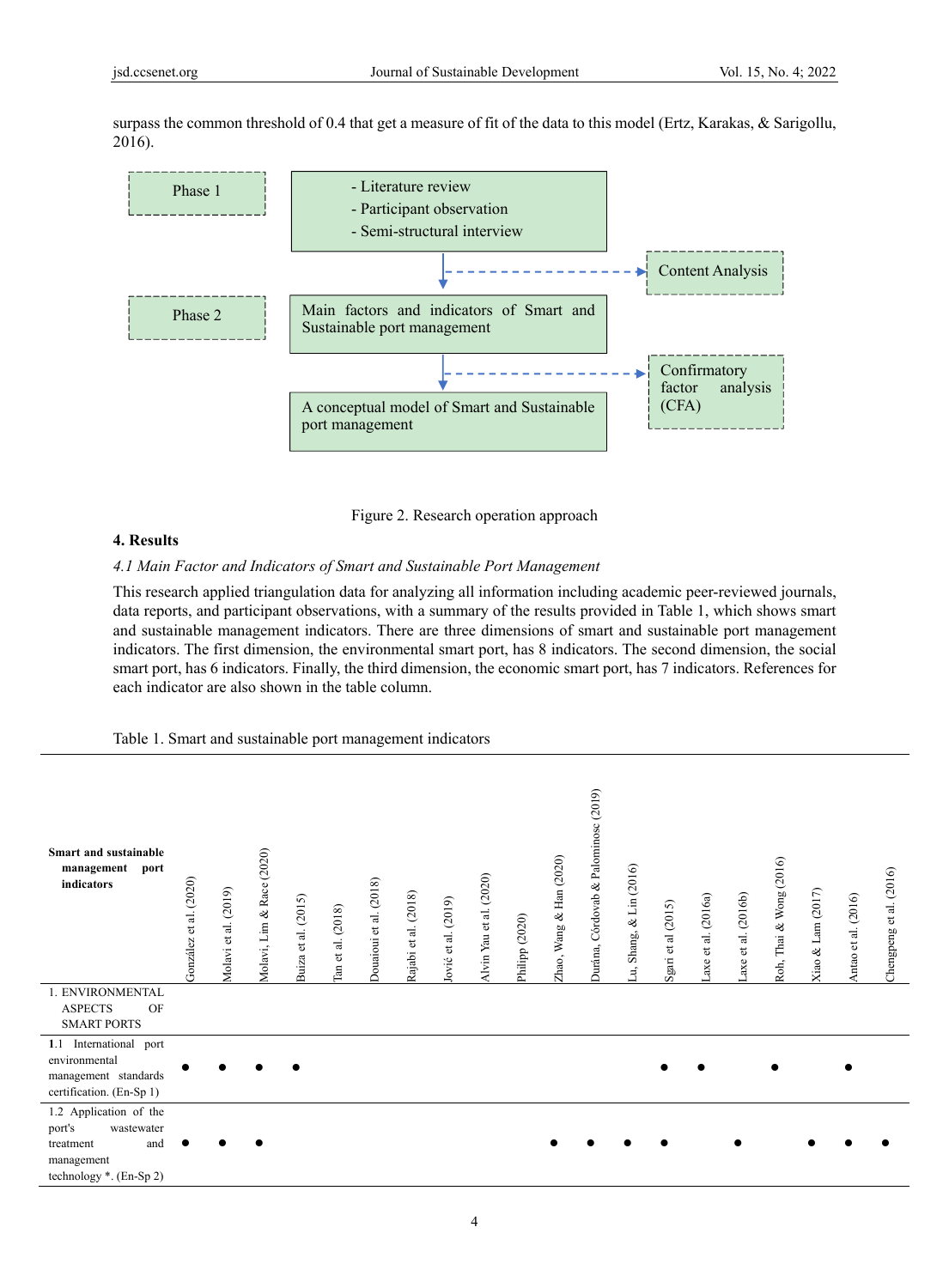| 1.3 Implementation of                   |  |  |  |  |  |  |  |  |
|-----------------------------------------|--|--|--|--|--|--|--|--|
|                                         |  |  |  |  |  |  |  |  |
| the port's air quality                  |  |  |  |  |  |  |  |  |
| analysis/carbon                         |  |  |  |  |  |  |  |  |
|                                         |  |  |  |  |  |  |  |  |
| emissions assessment                    |  |  |  |  |  |  |  |  |
| and<br>monitoring                       |  |  |  |  |  |  |  |  |
| technology *. (En-Sp 3)                 |  |  |  |  |  |  |  |  |
| 1.4 Implementation of                   |  |  |  |  |  |  |  |  |
|                                         |  |  |  |  |  |  |  |  |
| the<br>port's<br>noise                  |  |  |  |  |  |  |  |  |
| pollution<br>control                    |  |  |  |  |  |  |  |  |
| technology *. (En-Sp 4)                 |  |  |  |  |  |  |  |  |
|                                         |  |  |  |  |  |  |  |  |
| 1.5 Implementation of                   |  |  |  |  |  |  |  |  |
| the<br>port's<br>waste                  |  |  |  |  |  |  |  |  |
| management                              |  |  |  |  |  |  |  |  |
| technology *. (En-Sp 5)                 |  |  |  |  |  |  |  |  |
|                                         |  |  |  |  |  |  |  |  |
| 1.6 Implementation of                   |  |  |  |  |  |  |  |  |
| clean energy/alternative                |  |  |  |  |  |  |  |  |
| operational<br>energy                   |  |  |  |  |  |  |  |  |
| procedures<br>and                       |  |  |  |  |  |  |  |  |
| measures with the most                  |  |  |  |  |  |  |  |  |
| transport                               |  |  |  |  |  |  |  |  |
| efficient                               |  |  |  |  |  |  |  |  |
| utilization in the port.                |  |  |  |  |  |  |  |  |
| $(En-Sp 6)$                             |  |  |  |  |  |  |  |  |
| 1.7 Implementation of                   |  |  |  |  |  |  |  |  |
| the operations plan,                    |  |  |  |  |  |  |  |  |
|                                         |  |  |  |  |  |  |  |  |
| measures for the most                   |  |  |  |  |  |  |  |  |
| effective port electricity              |  |  |  |  |  |  |  |  |
| consumption. (En-Sp 7)                  |  |  |  |  |  |  |  |  |
| 1.8 Implementation of                   |  |  |  |  |  |  |  |  |
|                                         |  |  |  |  |  |  |  |  |
| operation plans and                     |  |  |  |  |  |  |  |  |
| measures for the most                   |  |  |  |  |  |  |  |  |
| effective port water                    |  |  |  |  |  |  |  |  |
| consumption. (En-Sp 8)                  |  |  |  |  |  |  |  |  |
|                                         |  |  |  |  |  |  |  |  |
| 2. SOCIAL ASPECTS                       |  |  |  |  |  |  |  |  |
|                                         |  |  |  |  |  |  |  |  |
| OF SMART PORTS                          |  |  |  |  |  |  |  |  |
|                                         |  |  |  |  |  |  |  |  |
| 2.1<br>International                    |  |  |  |  |  |  |  |  |
| standards or awards of                  |  |  |  |  |  |  |  |  |
| the port's social and                   |  |  |  |  |  |  |  |  |
| certifications.<br>safety               |  |  |  |  |  |  |  |  |
|                                         |  |  |  |  |  |  |  |  |
| $(So-Sp1)$                              |  |  |  |  |  |  |  |  |
| 2.2 Implementation of                   |  |  |  |  |  |  |  |  |
| technology* of security                 |  |  |  |  |  |  |  |  |
| management systems                      |  |  |  |  |  |  |  |  |
|                                         |  |  |  |  |  |  |  |  |
| and the safety of the                   |  |  |  |  |  |  |  |  |
| port. (So-Sp 2)                         |  |  |  |  |  |  |  |  |
| 2.3 Implementation of                   |  |  |  |  |  |  |  |  |
|                                         |  |  |  |  |  |  |  |  |
| port technology* to                     |  |  |  |  |  |  |  |  |
| detect and access the                   |  |  |  |  |  |  |  |  |
| rights and safety of port               |  |  |  |  |  |  |  |  |
| operators. (So-Sp 3)                    |  |  |  |  |  |  |  |  |
|                                         |  |  |  |  |  |  |  |  |
| 2.4 Implementation of                   |  |  |  |  |  |  |  |  |
| technology*<br>systems                  |  |  |  |  |  |  |  |  |
| handling<br>for<br>and                  |  |  |  |  |  |  |  |  |
| preventing accidents in                 |  |  |  |  |  |  |  |  |
| the port. (So-Sp 4)                     |  |  |  |  |  |  |  |  |
|                                         |  |  |  |  |  |  |  |  |
|                                         |  |  |  |  |  |  |  |  |
| 2.5 Implementation of                   |  |  |  |  |  |  |  |  |
| social<br>development                   |  |  |  |  |  |  |  |  |
| and training<br>plans                   |  |  |  |  |  |  |  |  |
|                                         |  |  |  |  |  |  |  |  |
| for port<br>programs                    |  |  |  |  |  |  |  |  |
| employees and the port                  |  |  |  |  |  |  |  |  |
| technology*.<br>security<br>$(So-Sp 5)$ |  |  |  |  |  |  |  |  |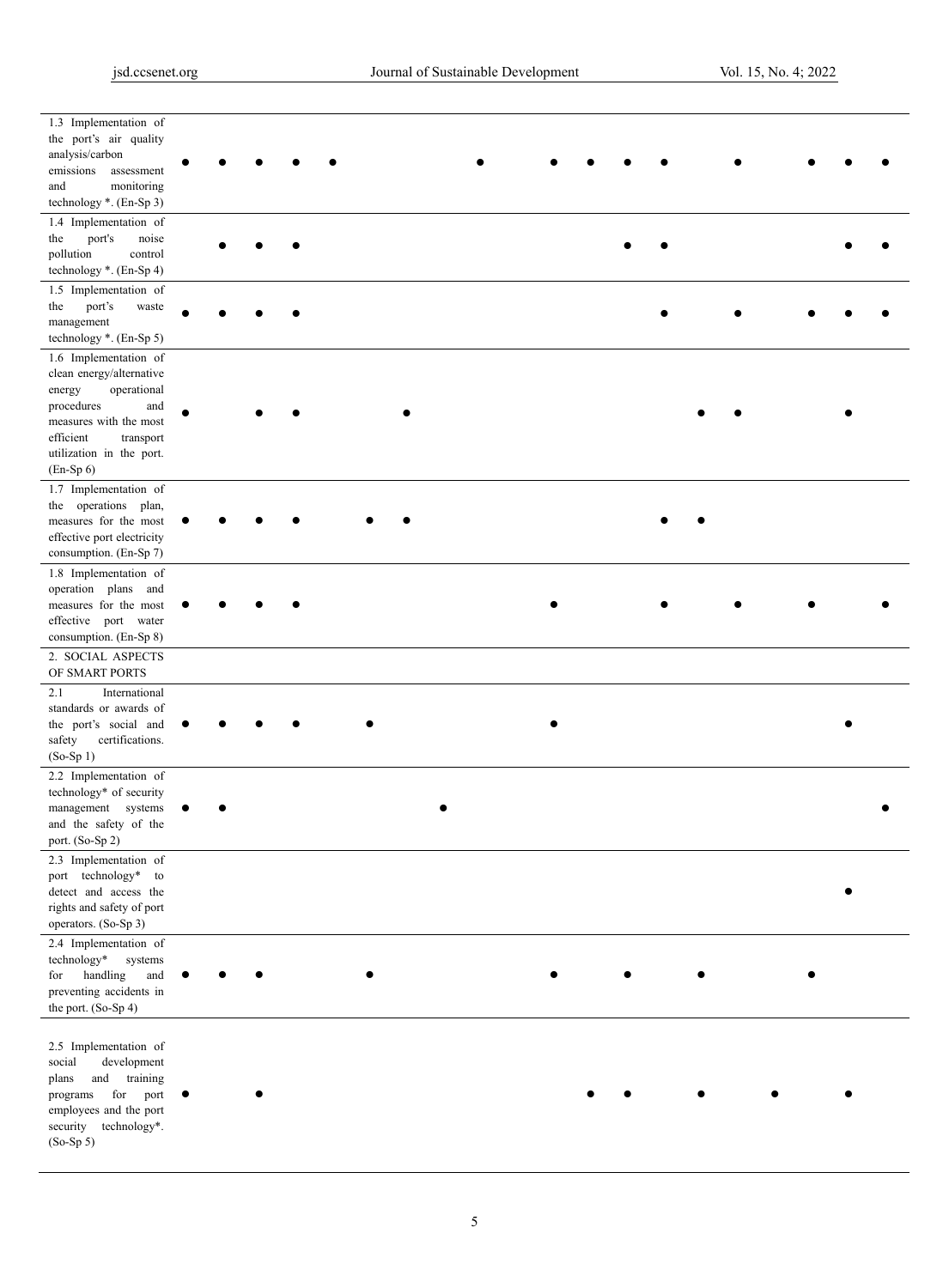| 2.6 Having plans and     |           |  |  |  |  |  |  |  |
|--------------------------|-----------|--|--|--|--|--|--|--|
| projects to work with    |           |  |  |  |  |  |  |  |
| surrounding<br>the       |           |  |  |  |  |  |  |  |
| community through the    |           |  |  |  |  |  |  |  |
| information<br>port      |           |  |  |  |  |  |  |  |
| technology*<br>system.   |           |  |  |  |  |  |  |  |
| $(So-Sp 6)$              |           |  |  |  |  |  |  |  |
|                          |           |  |  |  |  |  |  |  |
| <b>ECONOMICS</b><br>3.   |           |  |  |  |  |  |  |  |
| ASPECT OF SMART          |           |  |  |  |  |  |  |  |
| <b>PORTS</b>             |           |  |  |  |  |  |  |  |
| 3.1 Implementation of    |           |  |  |  |  |  |  |  |
| technology*              |           |  |  |  |  |  |  |  |
| management<br>systems    |           |  |  |  |  |  |  |  |
| measuring<br>the<br>for  |           |  |  |  |  |  |  |  |
| efficiency<br>of<br>port |           |  |  |  |  |  |  |  |
|                          |           |  |  |  |  |  |  |  |
| productivity. (Ec-Sp 1)  |           |  |  |  |  |  |  |  |
| 3.2 Implementation of a  |           |  |  |  |  |  |  |  |
| technology*              |           |  |  |  |  |  |  |  |
| management system for    |           |  |  |  |  |  |  |  |
| measuring<br>the         |           |  |  |  |  |  |  |  |
| of<br>efficiency<br>port |           |  |  |  |  |  |  |  |
| freight<br>handling      |           |  |  |  |  |  |  |  |
| management. (Ec-Sp 2)    |           |  |  |  |  |  |  |  |
| 3.3 Implementation of a  |           |  |  |  |  |  |  |  |
| technology*              |           |  |  |  |  |  |  |  |
| management system for    |           |  |  |  |  |  |  |  |
| financial management     |           |  |  |  |  |  |  |  |
|                          |           |  |  |  |  |  |  |  |
| and the port's operation |           |  |  |  |  |  |  |  |
| cost control. (Ec-Sp 3)  |           |  |  |  |  |  |  |  |
| 3.4 Implementation of    |           |  |  |  |  |  |  |  |
| technology* for the      |           |  |  |  |  |  |  |  |
| most efficient port area |           |  |  |  |  |  |  |  |
| utilization. (Ec-Sp 4)   |           |  |  |  |  |  |  |  |
| 3.5 Implementation of    |           |  |  |  |  |  |  |  |
| shared<br>working        |           |  |  |  |  |  |  |  |
| technology*<br>platform  |           |  |  |  |  |  |  |  |
| for port operators. (Ec- |           |  |  |  |  |  |  |  |
|                          |           |  |  |  |  |  |  |  |
| Sp(5)                    |           |  |  |  |  |  |  |  |
| 3.6 Implementation of    |           |  |  |  |  |  |  |  |
| supported technology*    |           |  |  |  |  |  |  |  |
| for navigation aids with | $\bullet$ |  |  |  |  |  |  |  |
| digital systems. (Ec-Sp  |           |  |  |  |  |  |  |  |
| 6)                       |           |  |  |  |  |  |  |  |
| 3.7 Implementation of    |           |  |  |  |  |  |  |  |
| port<br>tools<br>and     |           |  |  |  |  |  |  |  |
| equipment management     |           |  |  |  |  |  |  |  |
|                          |           |  |  |  |  |  |  |  |
| technology *. (Ec-Sp 7)  |           |  |  |  |  |  |  |  |

*Note* \* Technology refers to the 4th Industrial Revolution (4IR) technologies and Bond's top 10 sustainability technologies, including artificial intelligence (AI), blockchain, Internet of Things (IoT), Big Data, circular economy, financial technology, machine learning, satellite technology, the app for refugees/asylum seekers, household/community scale batteries and 5G (ABD, 2020).

#### *4.2 Conceptual Model of Smart and Sustainable Port Management*

This conceptual framework shows the three main factors, indicators, and relationships among smart ports. Smart and sustainable port management is set up in the operational aspect which has three factors including the environmental aspects of smart ports (En-Sp), the social aspects of smart ports (So-Sp), and the economics of smart ports as shown in Figure 3.

### Environmental aspects of smart ports (En-Sp)

The environmental aspect of smart ports (En-Sp) refers to reducing the environmental impact of all port activities including air and carbon emissions pollution, noise pollution, water pollution, waste pollution, water consumption,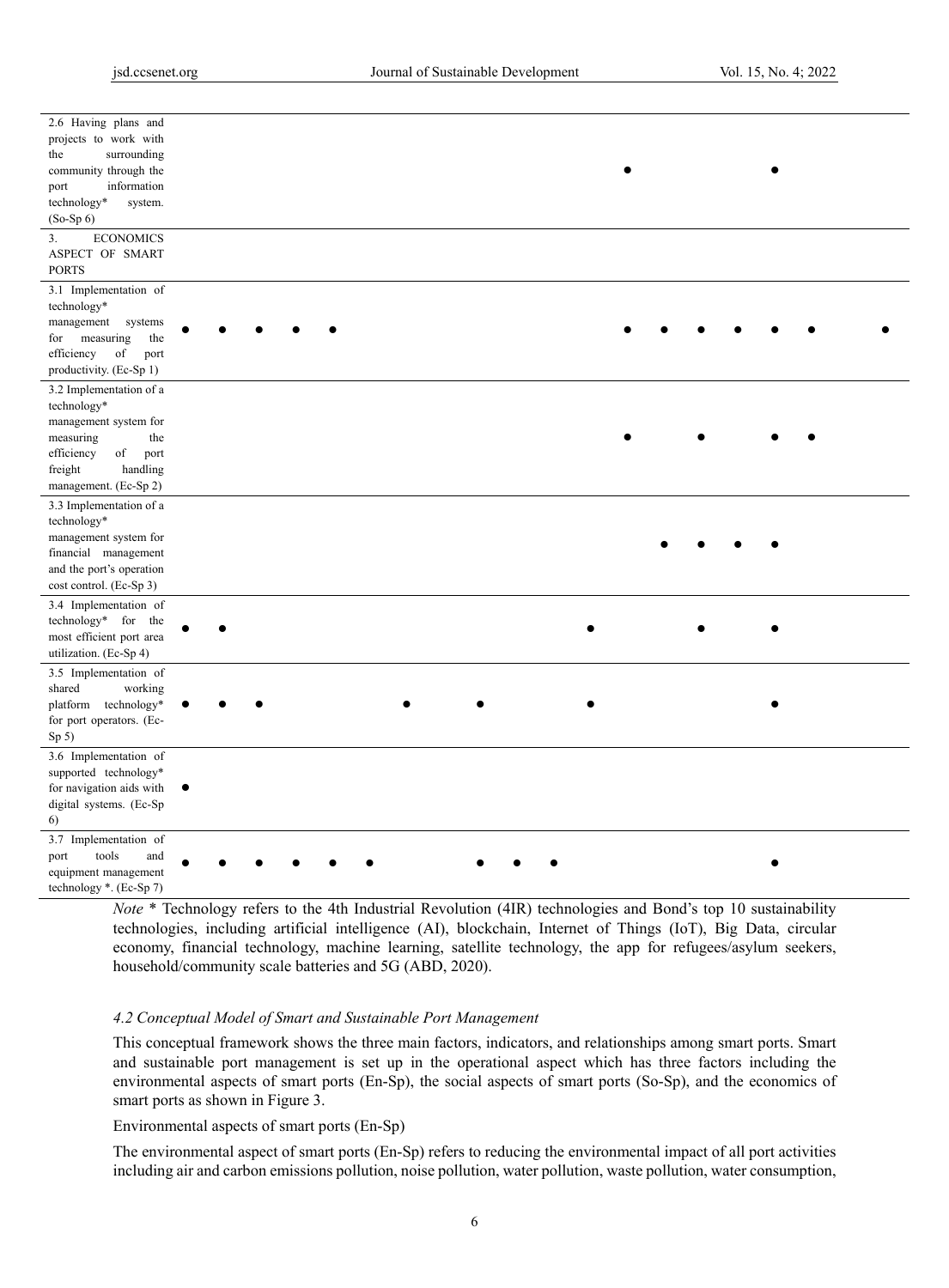and electricity consumption by the implementation of 4IR/sustainable technologies for detecting pollution, waste control, and efficient water and electricity consumption. The environmental aspect of smart port indicators is developed from the main indicators of the international port environmental management standards certification (En-Sp 1), application of the port's wastewater treatment and management technology (En-Sp 2), implementation of the port's air quality analysis/carbon emissions assessment and monitoring technology (En-Sp 3), implementation of the port's noise pollution control technology (En-Sp 4), implementation of the port's waste management technology (En-Sp 5), implementation of clean energy/alternative energy operational procedures and measures with the most efficient transport utilization in the port (En-Sp 6), implementation of the operational plan, measures for the most effective port electricity consumption. (En-Sp 7), and implementation of the operational plans and measures for the most effective port water consumption (En-Sp 8).

#### Social aspects of smart ports (So-Sp)

The social aspect of the smart port (So-Sp) dimension refers to the port's employee safety, port security, and surrounding community so that will encourage all port activities to meet the best practice and will affect the good image of the port through the implementation of 4IR/sustainable technologies. The social aspect of smart ports is developed from indicators of international standards or awards of the port's social and safety certifications (So-Sp 1), implementation of technology of security management systems and the safety of the port (So-Sp 2), implementation of port technology to detect and access the rights and safety of port operators (So-Sp 3), implementation of technology systems for handling and preventing accidents in the port (So-Sp 4), implementation of social development plans and training programs for port employees and the port security technology (So-Sp 5), and have plans and projects to work with the surrounding community through the port information technology system (So-Sp 6).

## Economics aspect of smart ports (Ec-Sp)

The economics of smart ports (Ec-Sp) dimension refers to port productivity, cost, and financial efficiency/performance. The goal of this dimension is to implement 4IR/sustainable technologies to encourage port performance for efficiency in productivity with better value in terms of investments and cost. The economics of smart ports are developed from indicators of the implementation of technology management systems for measuring the efficiency of port productivity (Ec-Sp 1), implementation of a technology management system for measuring the efficiency of port freight handling management (Ec-Sp 2), implementation of a technology management system for financial management and the port's operation cost control (Ec-Sp 3), implementation of technology for the most efficient port area utilization (Ec-Sp 4), implementation of shared working platform technology for port operators (Ec-Sp 5), implementation of supported technology for navigation aids with digital systems (Ec-Sp 6), and implementation of port tools and equipment management technology (Ec-Sp 7).

#### Smart and sustainable port management

The introduced operation of integrating the smart and sustainable port management is explained the main factors and indicators practiced by the environment of smart port (En-Sp 1-8), the social of smart port (So-Sp 1-6), and the economics of smart port (Ec-Sp 1-7) in operational port planning. These 21 key performance indicators need to improve the performance measurement in port operation that is achieved the first practice to consider the port operation planning. The benefits of this management have improved the corporate and sustainability in port, utilization of electrification and sources of renewable energy, the efficiency of health, safety, social and environmental management in port, reduction the emissions management, and improved air quality around the port area including greenhouse gas, carbon measurement, footprinting, monitoring, and management. This operational base port will realize the upgrading smart port and sustainable port management toward international standards port.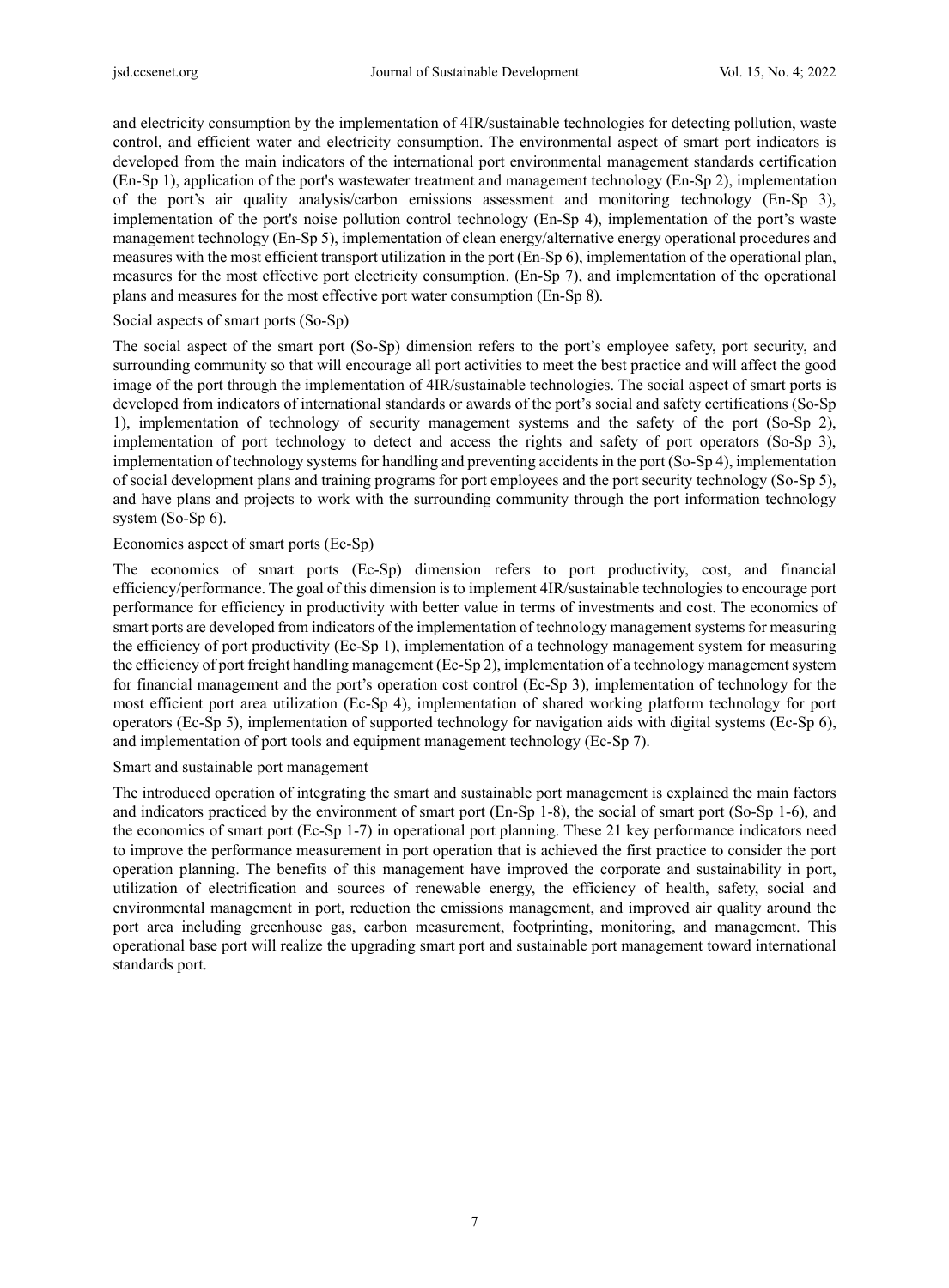

Figure 3. Conceptual model of smart and sustainable port management

## *4.3 Confirmatory Factor Analysis*

#### 4.3.1 Descriptive Statistics of Research Sample

This part presents the information of the research sample. There were 96 respondents from 11 container terminals in the Eastern Economic Corridor (EEC) that are 65.6 % members of PSHEMS (Port Safety, Health and Environmental Management System), and 84.4% received the certificate of ISO (International Organization for Standardization) The research samples are the most people who working as operation manager 93.8%, middle manager 6.3% which directly responsible for sustainable development 71.9% and smart port management 28.1% in the operation department.

#### 4.3.2 Correlation Analysis

In performing factor analysis for this research, all pair-wise indicators of each smart and sustainable port domain were tested to investigate the relationship among them. The Pearson correlation coefficients of all pair-wise indicators in each smart port domain are significant )p<0.05(. The Kaiser-Meyer-Olkin measure statistic is 0.697 with a p-value is 0.000 ) Table 2(. The results found that all indicators are significantly related to each other. Therefore, a factor analysis should be performed using the Principal Component Method to group the relevant indicators into domains. (Krzanowski, 1984; Camacho, Rodríguez-Gómez, & Saccenti, 2017)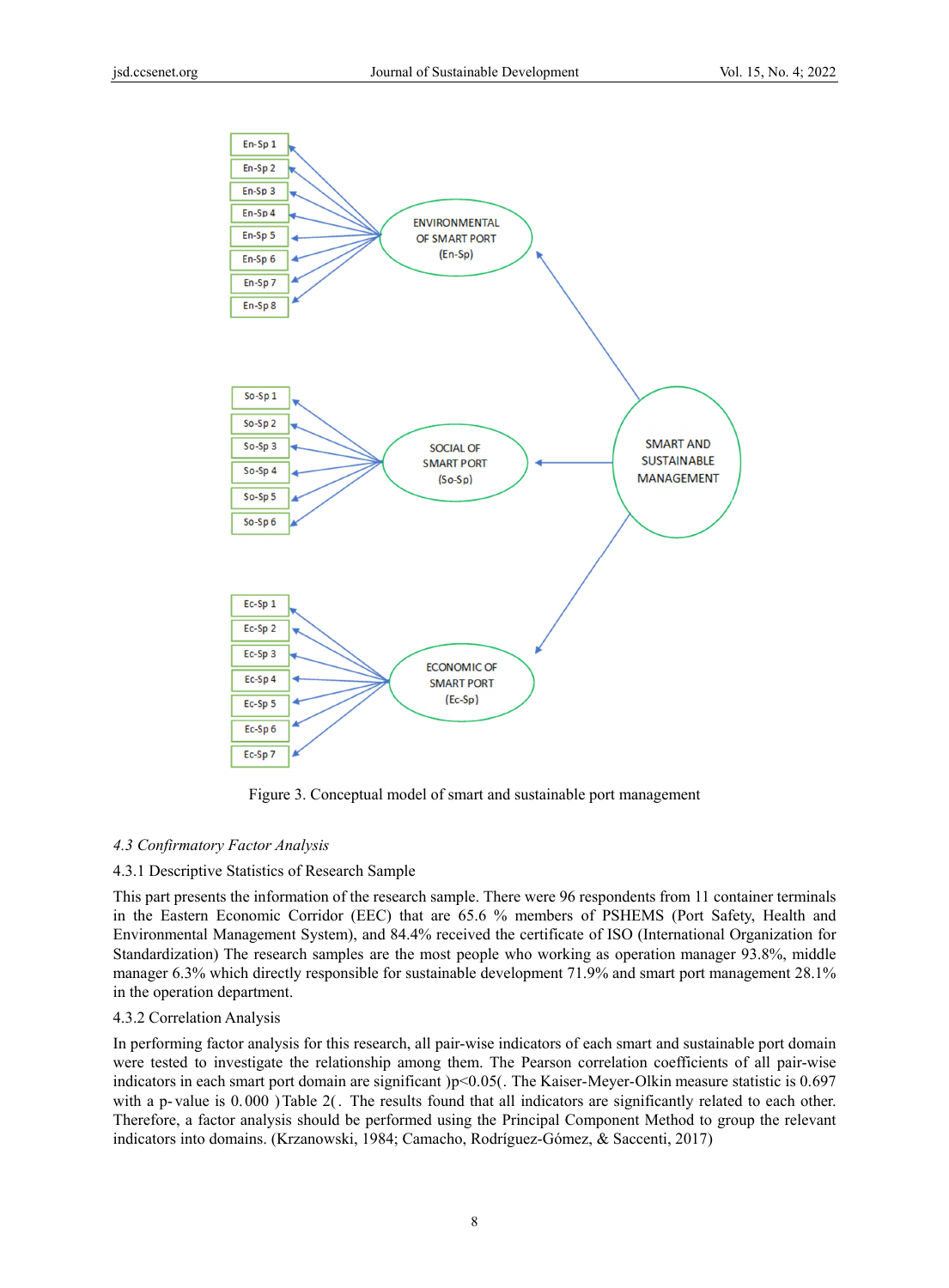| Table 2. Kaiser-Meyer-Olkin statistic and p-value |       |
|---------------------------------------------------|-------|
| Kaiser-Meyer-Olkin Measure of Sampling Adequacy   | 0.697 |
| p-value                                           | 0.000 |

#### 4.3.3 Measurement Model for Smart and Sustainable Port

The research was tested the measurement model of smart and sustainable port indicators as shown in figure 4 by using reliability and correlation analysis and followed by confirmatory factor analysis with principal component method extraction, and the varimax rotation was applied as a step for evaluating the error of indicators that compose the factors. The number of factors was fixed to three factors to confirm the framework of the three factors. Table 3 presents those indicator loadings representing the correlation of indicators to factors. The test indicates the strength of a relationship between factor and indicator by a value of the loading factor, and the confirmatory factor analysis classified that the three- factors model supported and has a relationship to the sample data. The high-value loading factor is representative of the factors that indicators belong to (Hurley et al., 1997).

According to Bartz (1999), the loading factor value can be used as the below guideline to consider the relationship between factor and indicator. Loading factor value of 0.41 indicates a medium correlation, 0.61indicates a large correlation, and 0.81 indicates a very large correlation.

Environmental aspects of the smart port factor, there are 8 indicators; En-Sp1, En-Sp2, En-Sp3, En-Sp4, En-Sp5, En-Sp6, En-Sp7, and En-Sp8 are significant correlative and have medium, large, and very large the relationship to this factor (loading factor values greater than 0.4).

Social aspects of the smart port factor, there are 5 indicators; So-Sp 2, So-Sp 3, So-Sp 4, So-Sp 5, and So-Sp 6 are significant correlative and have medium and large relationships to this factor (loading factor values greater than 0.4). For indicator So-Sp 1, has a small relationship to this factor (loading factor value less than 0.4). Therefore, indicator So-Sp 1 is removed from the social aspects of the smart port factor.

Economics aspect of the smart port factor, there are 4 indicators; Ec-Sp 1, Ec-Sp 3, Ec-Sp 5 and Ec-Sp 6 are significant correlative and have medium and large relationships to this factor (loading factor values greater than 0.4). Indicators Ec-Sp 2, Ec-Sp 4, and Ec-Sp 7 have a small relationship to this factor (loading factor value less than 0.4) Therefore, indicators Ec-Sp 2, Ec-Sp 4, and Ec-Sp 7 are removed economics aspect of the smart ports factor.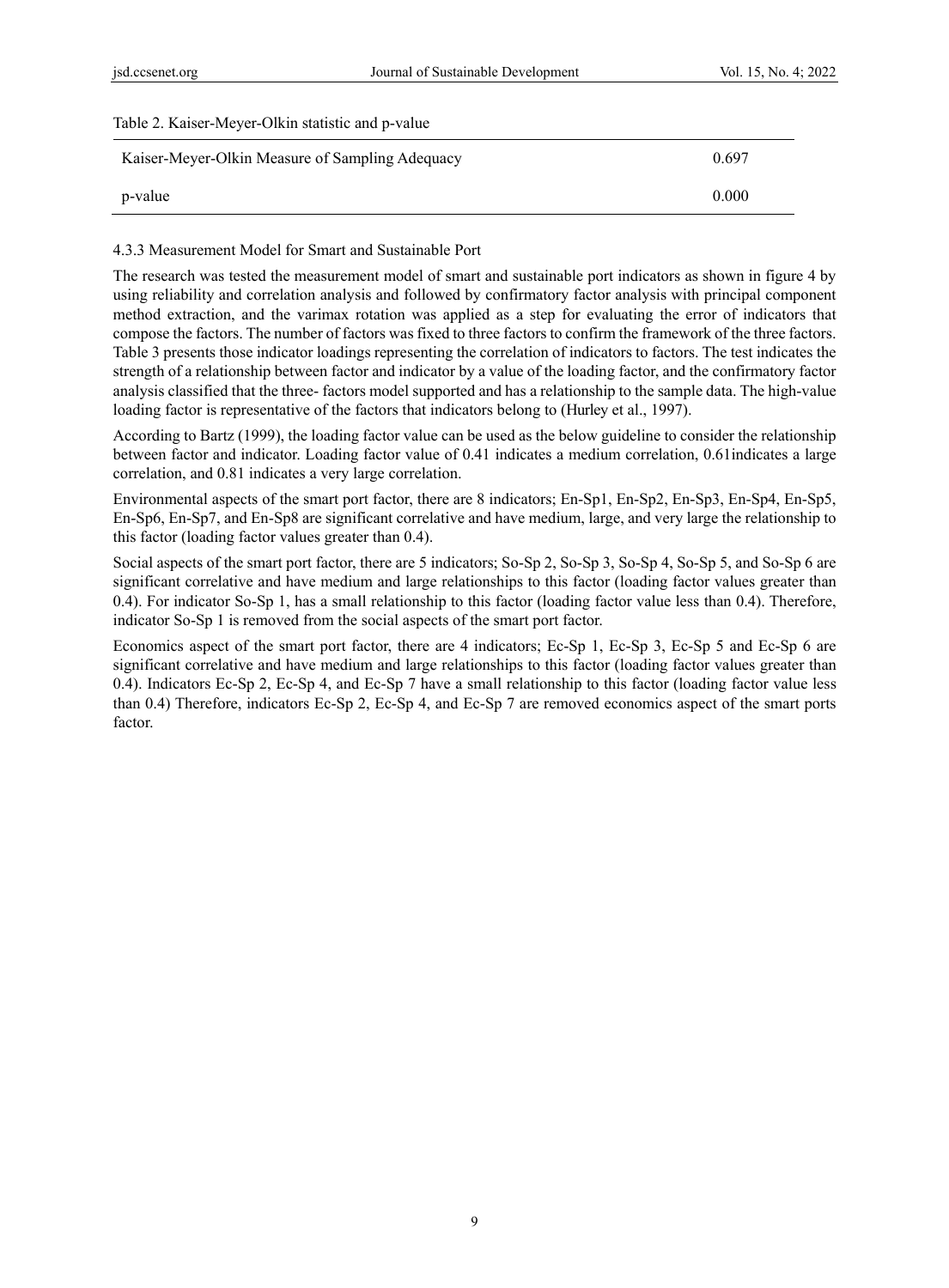|                                                 |          | <b>Loading factor</b>      |          |
|-------------------------------------------------|----------|----------------------------|----------|
| Indicator                                       | Factor 1 | Factor 2<br>0.714<br>0.413 | Factor 3 |
| 1. Environmental aspects of smart ports (En-Sp) |          |                            |          |
| En-Sp 1                                         | 0.445    |                            |          |
| En-Sp 2                                         | 0.761    |                            |          |
| En-Sp 3                                         | 0.702    |                            |          |
| En-Sp 4                                         | 0.771    |                            |          |
| En-Sp 5                                         | 0.597    |                            |          |
| En-Sp 6                                         | 0.861    |                            |          |
| En-Sp 7                                         | 0.816    |                            |          |
| En-Sp 8                                         | 0.761    |                            |          |
| 2. Social aspects of smart ports (So-Sp)        |          |                            |          |
| So-Sp 2                                         |          |                            |          |
| So-Sp 3                                         |          |                            |          |
| So-Sp 4                                         |          | 0.696                      |          |
| So-Sp 5                                         |          | 0.622                      |          |
| So-Sp 6                                         |          | 0.404                      |          |
| 3. Economics aspect of smart ports (Ec-Sp)      |          |                            |          |
| $Ec-Sp1$                                        |          |                            | 0.418    |
| Ec-Sp 3                                         |          |                            | 0.657    |
| Ec-Sp 5                                         |          |                            | 0.583    |
| Ec-Sp 6                                         |          |                            | 0.666    |

## Table 3. Loading indicator of three factors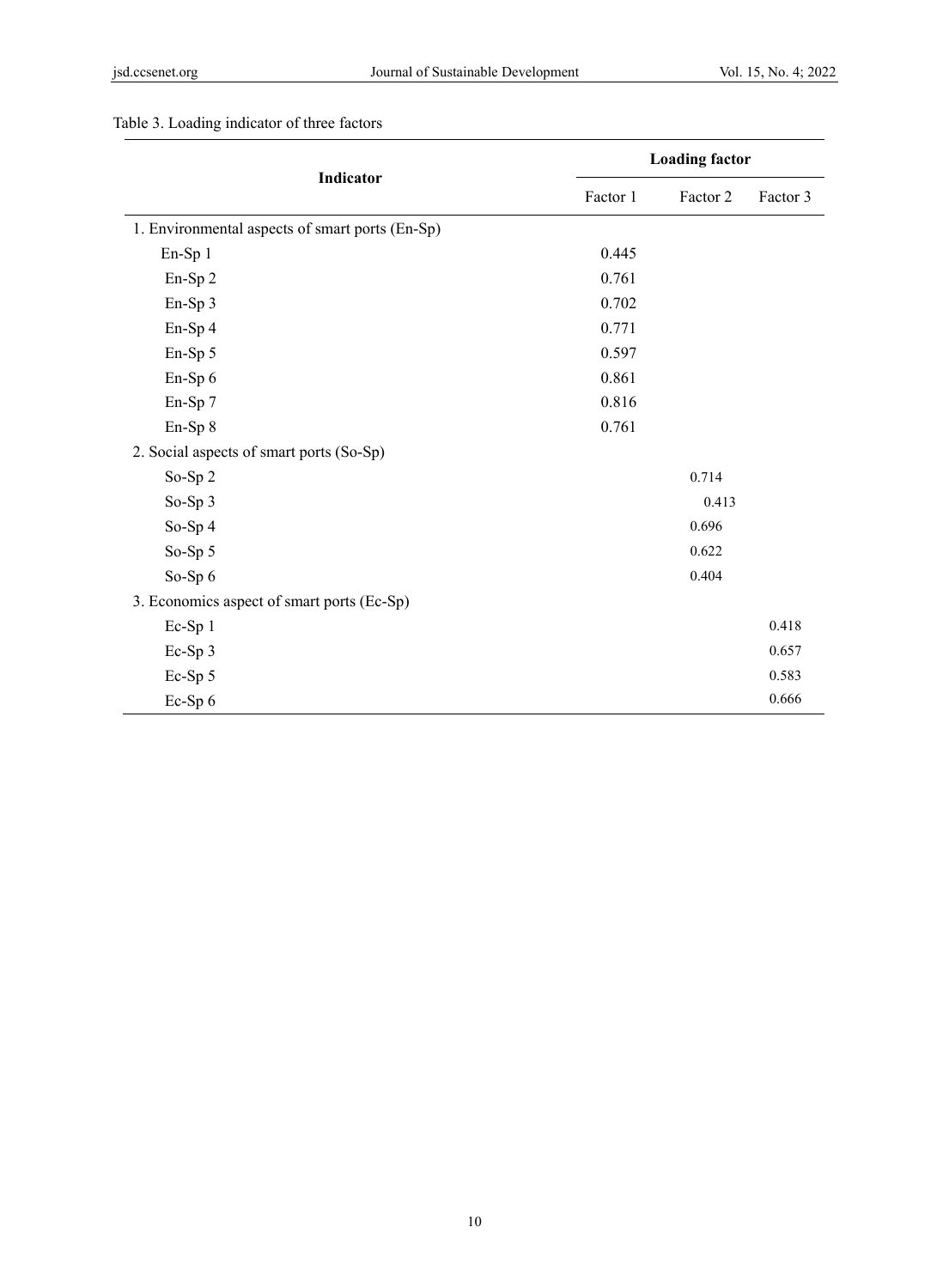

Figure 4. Smart port indicators measurement model

## **5. Conclusion**

Since 2015 when the 195 nations comprising the United Nations agreed on the 17 Sustainable Development Goals (SDGs) and the International Association of Ports and Harbors (IAPH) launched the World Ports Sustainability Program in February 2019, plans have been implemented to integrate the SDGs into the business strategies and governance by port authorities and to help align them with global sustainability standards (UNESCAP, 2021). The 4IR/sustainable technologies are the solution that will support increased port performance and productivity, work safety and security, and reduce the environmental impact.

The government of Thailand has invested in ports under the Eastern Economic Corridor (EEC) project to develop smart ports. However, not only smart port development has been considered, but also sustainable perspectives have to be developed together to achieve smart and sustainable ports. This study is developed by the triangulation of data and the methodology required analytic induction, content analysis, and factor analysis using document synthesis to analyze the factors, indicators, and their relationships, resulting in the determination of three factors of smart and sustainable port management and 21 indicators. Then factor analysis was applied with confirmatory factor analysis (CFA) to analyze all 21 indicators, finally the result found 17 indicators as key indicator for smart and sustainable ports which can be classified in three main factor s; Environmental aspects of smart port factor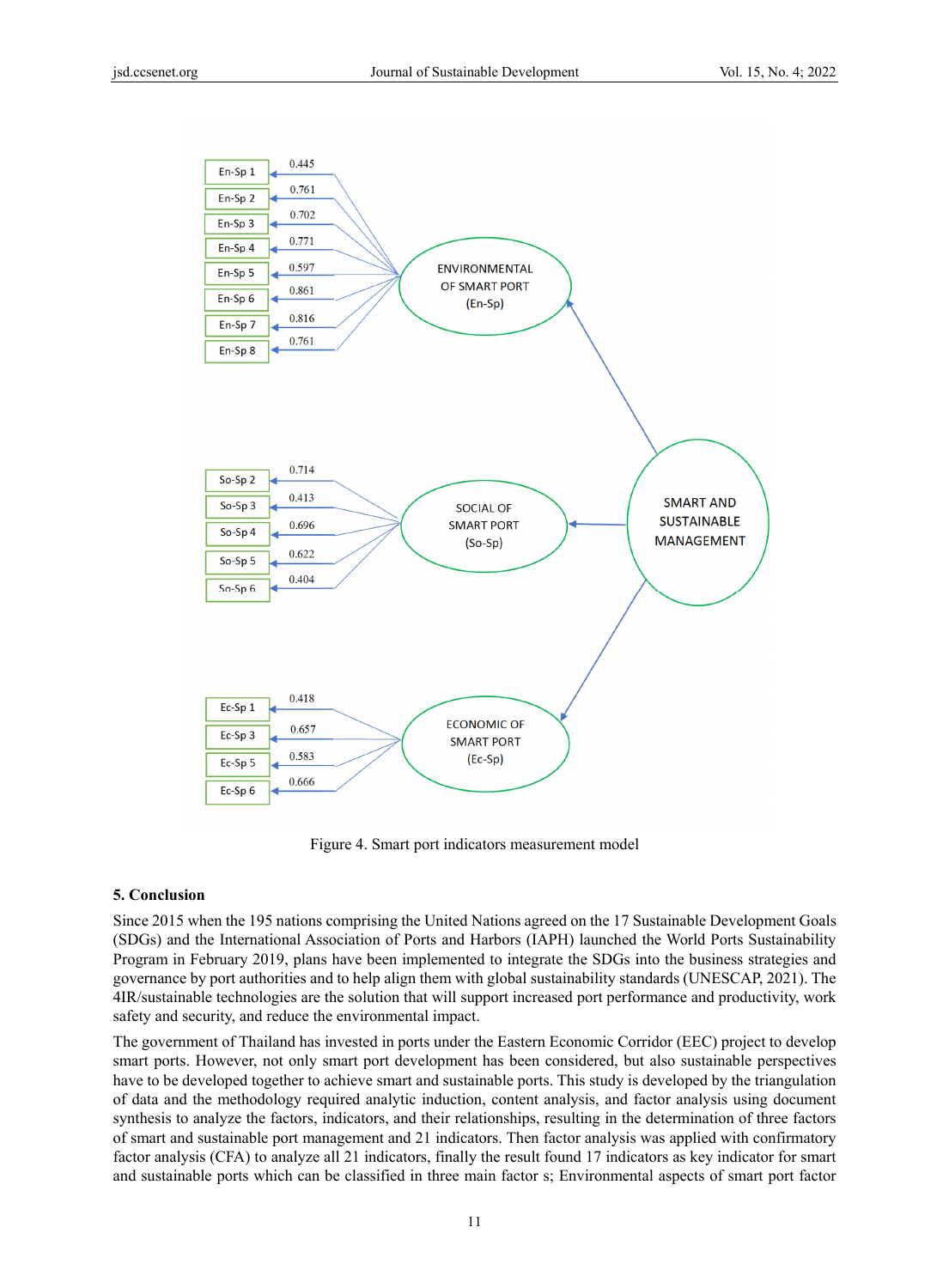(En-Sp) ( 8 indicators ; (En-Sp 1) the international port environmental management standards certification, (En-Sp 2) application of the port's wastewater treatment and management technology, (En-Sp 3) implementation of the port's air quality analysis/carbon emissions assessment and monitoring technology, (En-Sp 4) implementation of the port's noise pollution control technology, (En-Sp 5)implementation of the port's waste management technology, (En-Sp 6) implementation of clean energy/alternative energy operational procedures and measures with the most efficient transport utilization in the port, (En-Sp 7) implementation of the operations plan, measures for the most effective port electricity consumption, and (En-Sp 8) implementation of operation plans and measures for the most effective port water consumption), Social aspects of smart port factor (So-Sp) (5 indicators; (So-Sp 2)implementation of technology of security management systems and the safety of the port, (So-Sp 3) implementation of port technology to detect and access the rights and safety of port operators, (So-Sp 4) implementation of technology systems for handling and preventing accidents in the port, (So-Sp 5) implementation of a social development plans and training programs for port employees and the port security technology, and (So-Sp 6) having plans and projects to work with the surrounding community through the port information technology system ), and economics of smart port factor (Ec-Sp) (4 indicators; (Ec-Sp 1) the implementation of technology management systems for measuring the efficiency of port productivity, (Ec-Sp 3) implementation of a technology management system for financial management and the port's operation cost control, (Ec-Sp 5) implementation of shared working platform technology for port, and (Ec-Sp 6) implementation of supported technology for navigation aids with digital systems). The indicators and model of smart port management presented in this research will be a tool for managing and developing international standards in Thai smart and sustainable ports.

Therefore, smart and sustainable port management should be considered with these indicators in determining the port policies and practices to reduce the environmental impact, supporting economic and social development, and improving the quality of life of port employees and surrounding communities. Future research can consider methods to confirm these findings concerning indicators by involving experts using factor analysis.

#### **References**

ADB. (2020). *Smart Port in the Pacific*. Retrieved from https://www.adb.org/publications/smart-ports-pacific

- Altrichter, H., Feldman, A., Posch, P., & Somekh, B. (2008) *Teachers Investigate Their Work; an Introduction to Action Research across the Profession* (2nd ed.). Routledge.
- Alvin Yau, K.-L., Peng, S., Qadir, J., Low, Y.-C., & Hong Ling, M. (2020). *Towards Smart Port Infrastructures: Enhancing Port Activities Using Information and Communications Technology*. IEEE. https://doi.org/10.1109/ACCESS.2020.2990961
- Antao, P., Calderon, M., Puig, M., Michail, A.,Wooldridge, C., & Darbra, R. M. (2016). *Identification of Occupational Health, Safety, Security (Ohss) and Environmental Performance Indicators in Port Areas*. *Safety Science*. https://doi.org/10.1016/j.ssci.2015.12.031
- Antonopoulos, A. M. (2015). Mastering Bitcoin: Unlocking Digital Cryptocurrencie. *O'Reilly Medi*. Sebastopol, CA, USA.
- Asgari, N., Hassani, A., Jones, D., & Nguye, H. H. (2015). *Sustainability Ranking of the Uk Major Ports: Methodology and Case Study*. *Transportation Research Part E, 78*, 19-39. https://doi.org/10.1016/j.tre.2015.01.014
- Bartz, A. E. (1999). *Basic statistical concepts* (4th ed.). New Jersey: Prentice-Hall.
- Bernard, H. R., & Ryan, G. W. (2010). *Analyzing Qualitative Data: Systematic Approache.* Sage Publications, Inc.
- Bogdan, R. C., & Biklen, S. K. (2006). *Qualitative Research in Education: An Introduction to Theory and Methods* (4th ed.). Allyn and Bacon.
- Buiza, G., Cepolina, S., Dobrijevic, A., Cerbán, M. d. M., Djordjevic, O., & González, C. (2015). *Current Situation of the Mediterranean Container Ports Regarding the Operational, Energy and Environment Areas*. IEEE Xplore. https://doi.org/10.1109/IESM.2015.7380209
- Camacho, J., Rodríguez-Gómez, R. A., & Saccenti, E. (2017). Group-Wise Principal Component Analysis for Exploratory Data Analysis. *Journal of Computational and Graphical Statistics, 26*(3), 501-512. https://doi.org/10.1080/10618600.2016.1265527
- Chengpeng, W., Di, Z., Xinping, Y., & Zaili, Y. (2016). *A Novel Model for the Quantitative Evaluation of Green Port Development – a Case Study of Major Ports in China*. Transportation Research, Part D. https://doi.org/10.1016/j.trd.2017.06.021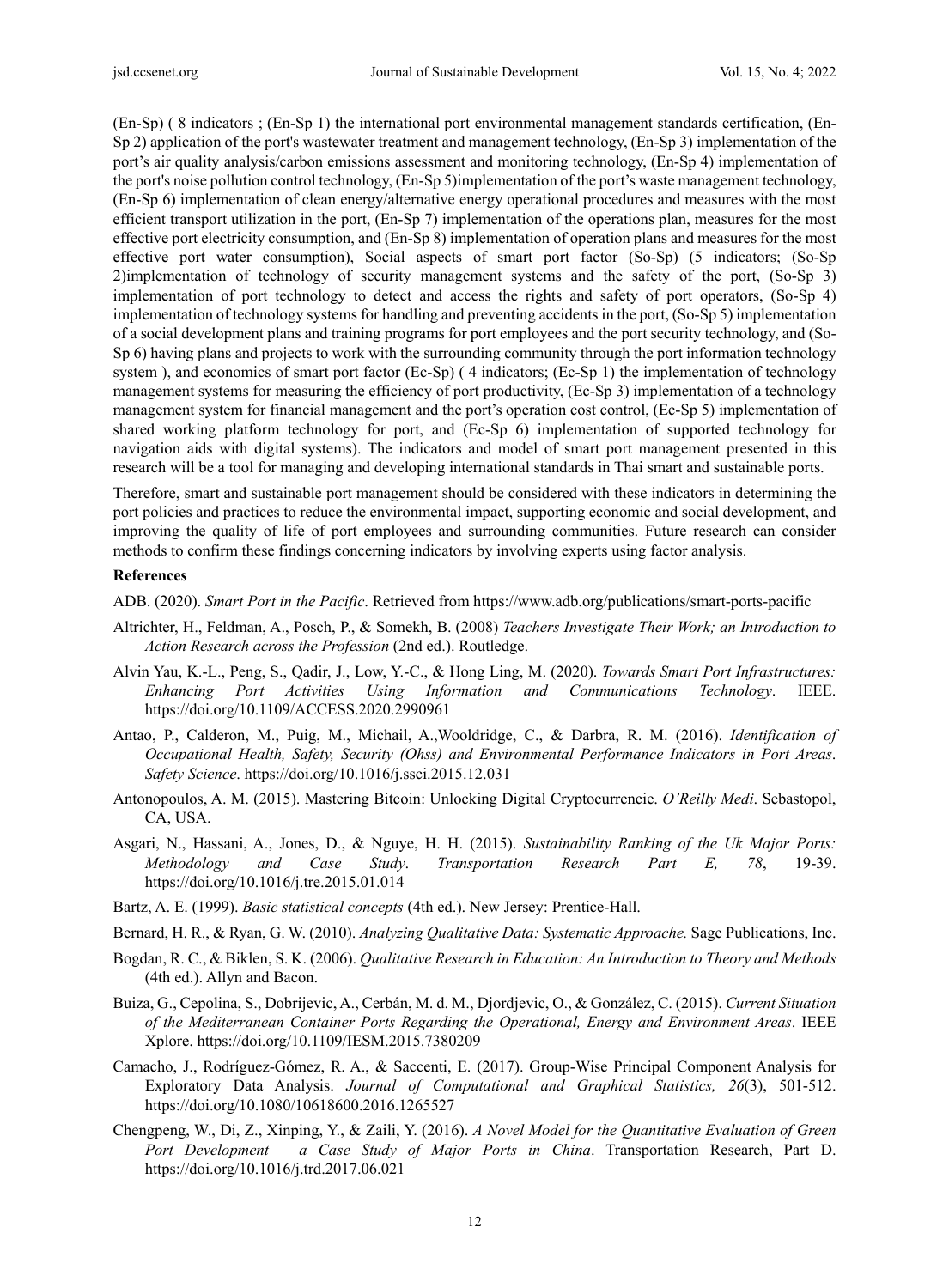Denzin, N. (2006). *Sociological Methods: A Sourcebook* (5th ed.). New York: NY: Aldine Transaction.

- Douaioui, K., Fri, M., Mabrouki, C., & Semma, E. (2018). *Smart Port: Design and Perspectives*. Paper presented at the 4th International Conference on Logistics Operations Management (GOL). https://doi.org/10.1109/GOL.2018.8378099
- Durána, C. A., Córdovab, F. M., & Palominosc, F. (2019) . *A Conceptual Model for a Cyber-Social-Technological-Cognitive Smart Medium-Size Port.* Elsevier B.V. https://doi.org/10.1016/j.procs.2019.11.263
- EEC. (2021). *Government Initiative*. Retrieved from https://www.eeco.or.th/en
- Erlingsson, C., & Brysiewicz, P. (2017). A hands-on guide to doing content analysis. *African Journal of Emergency Medicine.* https://doi.org/10.1016/j.afjem.2017.08.001
- Ertz, M., Karakas, F., & Sarigöllü, E. (2016). Exploring pro-environmental behaviors of consumers: An analysis of contextual factors, attitude, and behaviors. *Journal of Business Research, Elsevier, 69*(10), 3971-3980. Retrieved from https://doi.org/10.1016/j.jbusres.2016.06.010
- Glavic, P., & Lukman, R. (2007). Review of Sustainability Terms and Their Definitions. *Journal of Cleaner Production, 15*, 1875-85. http://dx.doi.org/10.1016/j.jclepro.2006.12.006
- Gilgun, J. (2015). Beyond description to interpretation and theory in qualitative social work research. *Qualitative Social Work, 14*(6), 741–752. https://doi.org/10.1177/1473325015606513
- González, A. R., González-Cancelas, N., Serrano, B. M., & Orive, A. C. (2020). Preparation of a Smart Port Indicator and Calculation of a Ranking for the Spanish Port System. *Logistics, 4*(2). https://doi.org/10.3390/logistics4020009
- Hofmann, E., & Rüsch, M. (2017). Industry 4.0 and the Current Status as Well as Future Prospects on Logistics. *Computers in Industry, 89*(6), 23-34. https://doi.org/10.1016/j.compind.2017.04.002
- Hurley, A. E., Scandura, T. A., Schriesheim, C. A., Brannick, M. T., Seers, A., Vandenberg, R. J., & Williams, L. J. (1997). Exploratory and Confirmatory Factor Analysis: Guidelines, Issues, and Alternatives. *Journal of Organizational Behavior, 18*(6), 667–683. https://doi.org/10.1002/(SICI)1099-1379(199711)18:6<667::AID-JOB874>3.0.CO;2-T
- Jović, M., K, N., Aksentijević, S., & Tijan, E. (2019). T*he Transition of Croatian Seaports into Smart Ports*. IEEE Xplore. https://doi.org/10.23919/MIPRO.2019.8757111
- Klaus, K. (2004). *Content Analysis: An Introduction to Its Methodology* (2nd ed.). Thousand Oaks: CA: Sage.
- Krzanowski, W. J. (1984). Principal Component Analysis in the Presence of Group Structure. *Journal of the Royal Statistical Society Series C, Royal Statistical Society, 33*(2), 164-168,
- Laxe, F. G., Bermúdez, F. M., Palmero, F. M., & Novo-Corti, I. (2016). Assessment of Port Sustainability through Synthetic Indexes: Application to the Spanish Case. *Marine Pollution Bulletin, 119*, 220-25. https://doi.org/10.1016/j. marpolbul.2017.03.064
- Laxe, F. G. et al. (2016). Sustainability and the Spanish Port System. Analysis of the Relationship between Economic and Environmental Indicators. *Marine Pollution Bulletin, 113*(1-2), 232-39. https://doi.org/10.1016/j.marpolbul.2016.09.022
- Lu, C.-S., Shang, K.-C., & Lin, C.-C. (2016). Identifying Crucial Sustainability Assessment Criteria for Container Seaports. *Maritime Business Review, 1*(2), 90-106. https://doi.org/10.1108/MABR-05-2016-0009
- Mishra, M. (2016). Confirmatory Factor Analysis (CFA) as an Analytical Technique to Assess Measurement Error in Survey Research: A Review. *Paradigm, 20*(2), 97–112. https://doi.org/10.1177/0971890716672933
- Molavi, A., Lim, G., & Race, B. (2020). A Framework for Building a Smart Port and Smart Port Index. *International Journal of Sustainable Transportation.* https://doi.org/ 10.1080/15568318.2019.1610919
- Molavi, A., Shib, J., Wua, Y., & Lim, G. (2019). *Enabling Smart Ports through the Integration of Microgrids: A Two-Stage Stochastic Programming Approach.* Elsevier. https://doi.org/10.1016/j.apenergy.2019.114022
- Muangpan, T., & Kamonchanok, S. (2019). Key Performance Indicators of Sustainable Port: Case Study of the Eastern Economic Corridor in Thailand. *Cogent Business & Management, 6*(1), 1603275. https://doi.org/10.1080/23311975.2019.1603275
- Philipp, R. (2020). *Digital Readiness Index Assessment Towards Smart Port Development*. Springerlink. https://doi.org/10.1007/s00550-020-00501-5